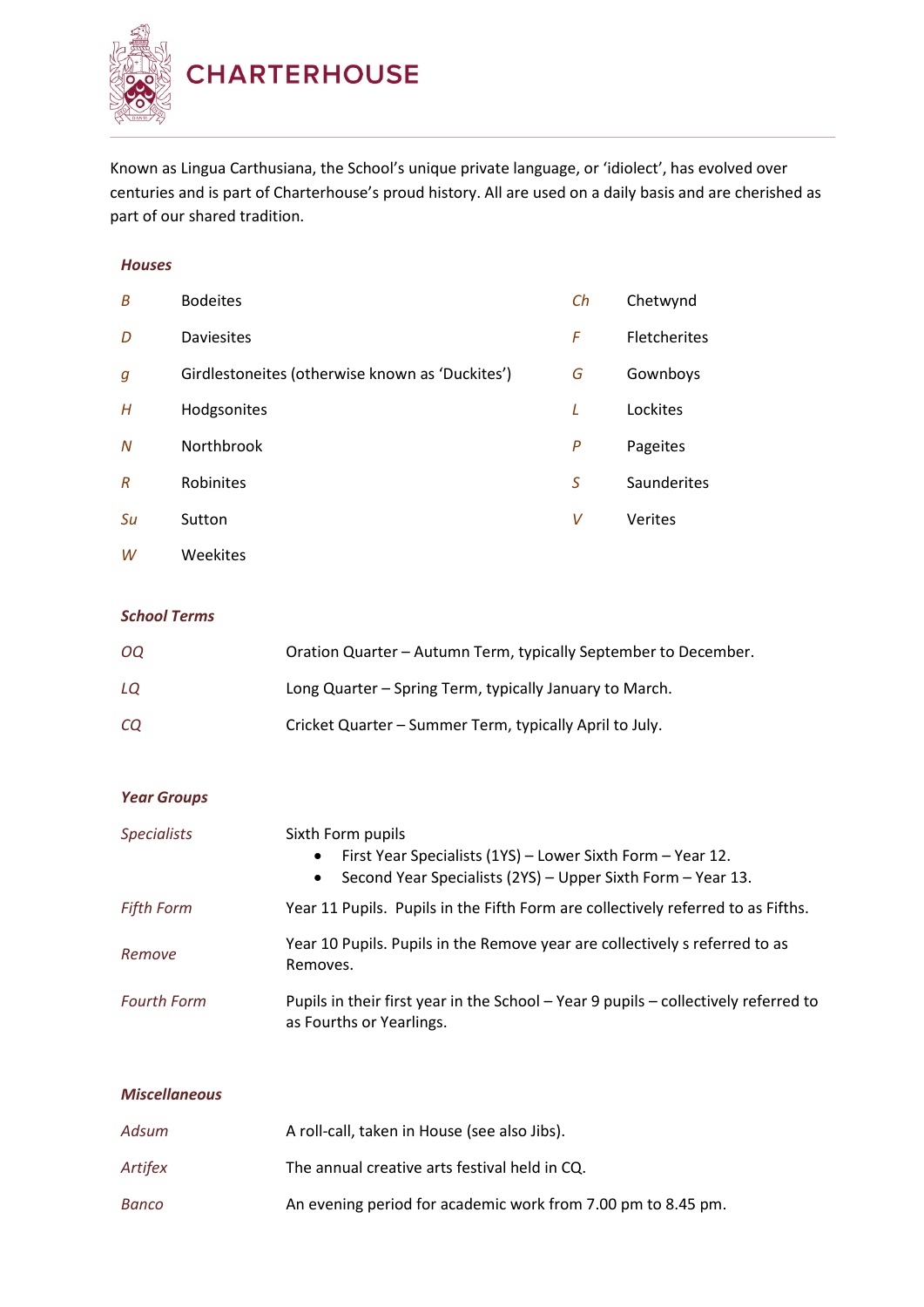| Beak                     | A member of the teaching staff.                                                                                                                                                                                                                                  |
|--------------------------|------------------------------------------------------------------------------------------------------------------------------------------------------------------------------------------------------------------------------------------------------------------|
| <b>Big Ground</b>        | 1 <sup>st</sup> XI Football Pitch.                                                                                                                                                                                                                               |
| <b>Brooke Hall</b>       | The teaching staff's Common Room. Also the collective noun for the teachers.                                                                                                                                                                                     |
| <b>Broome &amp; Lees</b> | Playing fields across Hurtmore Road (over footbridge).                                                                                                                                                                                                           |
| <b>BTT</b>               | The Ben Travers Theatre on Queen's Drive, opened in 1983, and named after<br>the playwright who was an Old Carthusian.                                                                                                                                           |
| Catley's Level           | Old all-weather pitch adjacent to the Queen's Sports Centre (QSC).                                                                                                                                                                                               |
| <b>CDR</b>               | <b>Central Dining Room</b>                                                                                                                                                                                                                                       |
| Chapel                   | There are three chapels in the School: Memorial Chapel built as a memorial to<br>Old Carthusians who were killed in the First World War; Millennium Chapel<br>(MMC) which is situated in the north-east corner of the Memorial Chapel;<br>Founders' Chapel (FC). |
| Crown                    | The School tuck shop. It is situated on the Long Walk facing Under Green. It is<br>also sometimes referred to as Crack.                                                                                                                                          |
| Crack                    | School Tuck shop.                                                                                                                                                                                                                                                |
| <b>DWR</b>               | Daniel Wray Room - Small meeting room attached to the Library.                                                                                                                                                                                                   |
| Exeat                    | Half term break in the middle of each Quarter when all pupils go away from<br>Charterhouse. Exeat in LQ is known as Queen's Exeat.                                                                                                                               |
| Green                    | 1 <sup>st</sup> XI Cricket Pitch.                                                                                                                                                                                                                                |
| Hash                     | A lesson.                                                                                                                                                                                                                                                        |
| Homebill                 | The pupils' evening meals.                                                                                                                                                                                                                                       |
| <b>HHC</b>               | <b>Hunt Health Centre</b>                                                                                                                                                                                                                                        |
| <b>JDTC</b>              | The John Derry Technical Centre, situated between Studio and Armoury, and<br>opened in 1980.                                                                                                                                                                     |
| Jibs                     | Evening Adsum in Houses.                                                                                                                                                                                                                                         |
| Lessington               | 2 <sup>nd</sup> XI Football Pitch.                                                                                                                                                                                                                               |
| Long Walk                | Footpath across campus between Maniacs and Under Green connecting<br>Princes Avenue with Queen's Drive.                                                                                                                                                          |
| <b>Maniacs</b>           | 2 <sup>nd</sup> XI Cricket Pitch.                                                                                                                                                                                                                                |
| Northbrook               | Playing Fields.                                                                                                                                                                                                                                                  |
| ОНН                      | Old Headmasters' House.                                                                                                                                                                                                                                          |
| <b>PMP</b>               | Peter May Pavilion.                                                                                                                                                                                                                                              |
| Pontifex                 | The annual inter-House cross-country races held in LQ.                                                                                                                                                                                                           |